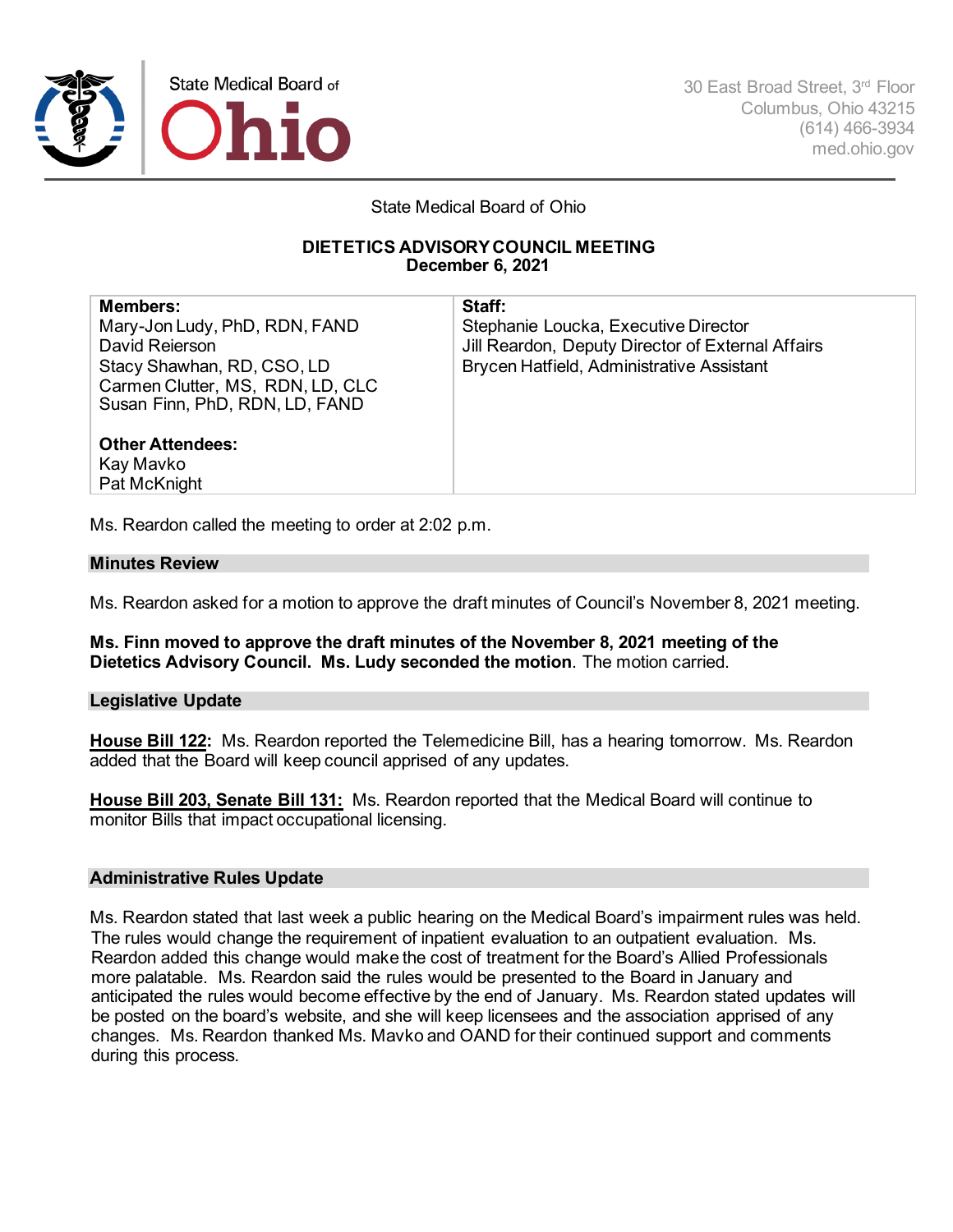Following from a discussion held at Councils November 8, 2021, meeting, in which Ms. Ludy asked about the potential of tagging on legislation that would allow council to hold their meeting virtually? Ms. Reardon responded that there was legislation introduced in the legislature that would permit virtual meetings. Ms. Reardon added that she will continue to look for legislation, to which councils request could be added in. Ms. Loucka voiced that while she is a fan of in-person meetings, virtual meetings would be a nice option to have, especially during inclement weather. Ms. Loucka opined that participation may increase if the meetings were live streamed.

## **One Bite Presentation**

Nelson Heise, the Clinical Director of the Ohio Physicians Health Program (OPHP) gave a brief presentation on the One Bite program. Mr. Heise explained that the One Bite program is a confidential treatment and monitoring program, wherein, health care professionals with substance abuse or mental health disorders can seek treatment, without an impact to their license.

Mr. Heise explained to be eligible for the One Bite program practitioners must meet 3 criteria. The practitioner must have received a diagnosis of substance abuse disorder; the practitioner must be a first-time participant; and the practitioner must not have been previously disciplined by Medical Board for impairment. Mr. Heise added requirements of the program include self-suspension of their license, for a minimum of 30 days; completion of treatment at an approved treatment provider; the licensee must enroll with OPHP for monitoring, complete 6 months of continuing care with an approved One Bite provider and agree to be monitored for 5 years via a board approved monitoring organization.

Ms. Ludy inquired as to the number of participants in the One Bite Program per year? Mr. Heise responded that last year they had approximately 120 referrals from the Medical Board and an additional 80 to 100 licensees who were self-referrals.

Ms. Finn inquired if the licensee pays for the cost of treatment? Mr. Heise responded that OPHP received state funding that eliminated the administrative fee for the program. Mr. Heise added that participants are required to pay for drug screens, which range in cost from \$23 - \$60.

Ms. Loucka asked what increases have been seen in light of the pandemic? Mr. Heise responded that over the past 18 months along with an increase in relapse they have seen an increase in people struggling with mental health and burnout issues. Mr. Heise added that in addition to treatment of substance abuse, OPHP offers programs that address burnout or mental health issues.

Ms. Mavko asked if OPHP has reached out to professional organizations to inform their members about program opportunities available to licensees through OPHP. Mr. Heise responded that OPHP tries to attend and present at conferences held by health care licensees. Ms. Reardon added that the Medical Board promotes OPHP to our licensees and associates on the board's website

Ms. Reardon asked Mr. Heise to share his One Bite slides with her and she would in turn dispense them to Council.

## **Ohio Academy of Nutrition and Dietetics (OAND) Update**

Ms. Mavko reported on the status of the OAND member whose application for licensure in Kentucky was delayed because Kentucky did not accept online verifications. Ms. Mavko stated that the